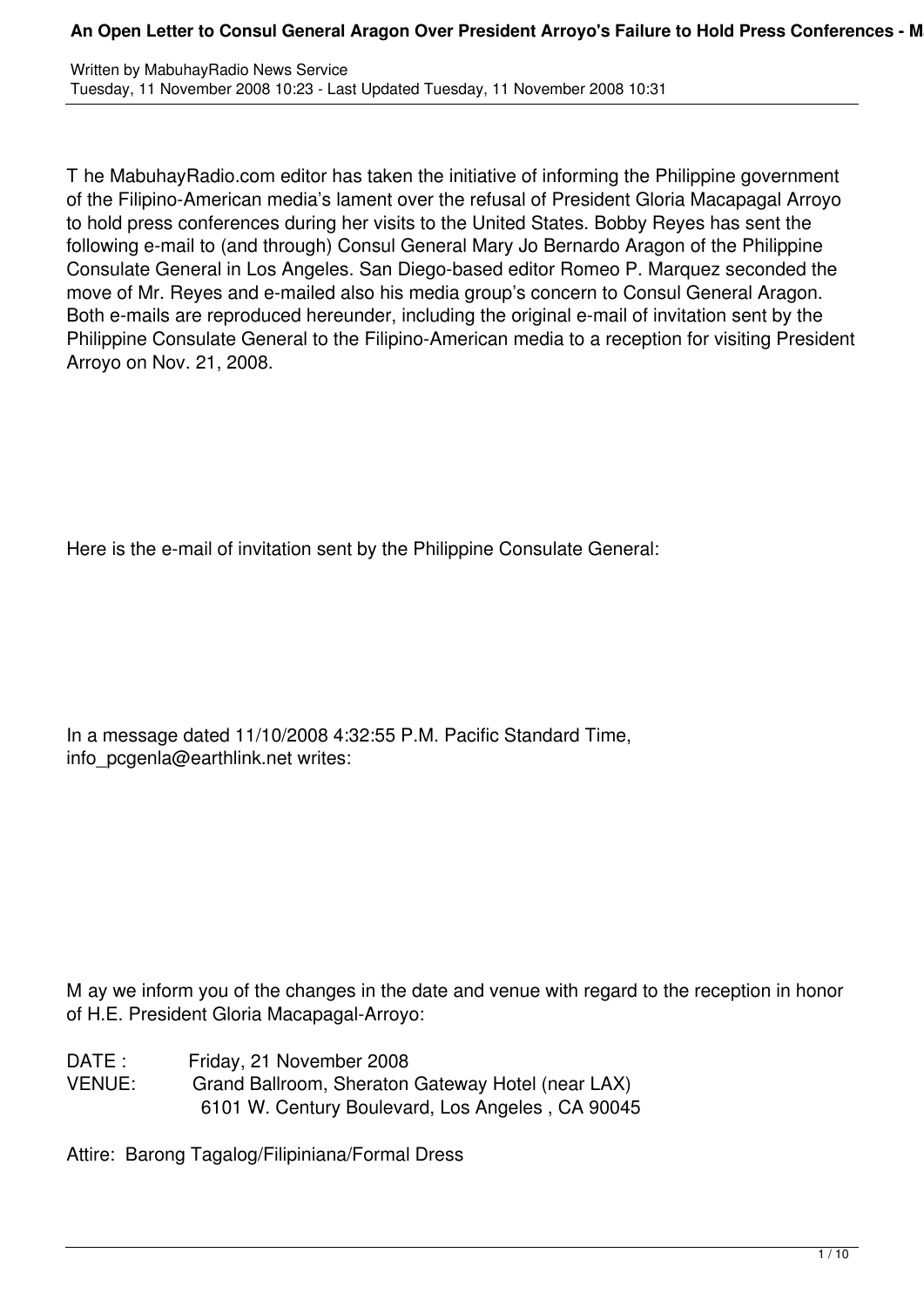Written by MabuhayRadio News Service Tuesday, 11 November 2008 10:23 - Last Updated Tuesday, 11 November 2008 10:31

Cameras may be inspected.

We wish to express our appreciation to all of you for your support and understanding.

Sincerely,

\* \* \* \* \*

MARY JO BERNARDO ARAGON Consul General

Here is the e-mailed reply sent by Bobby Reyes to Consul General Aragon:

D ear Honorable Consul General Aragon: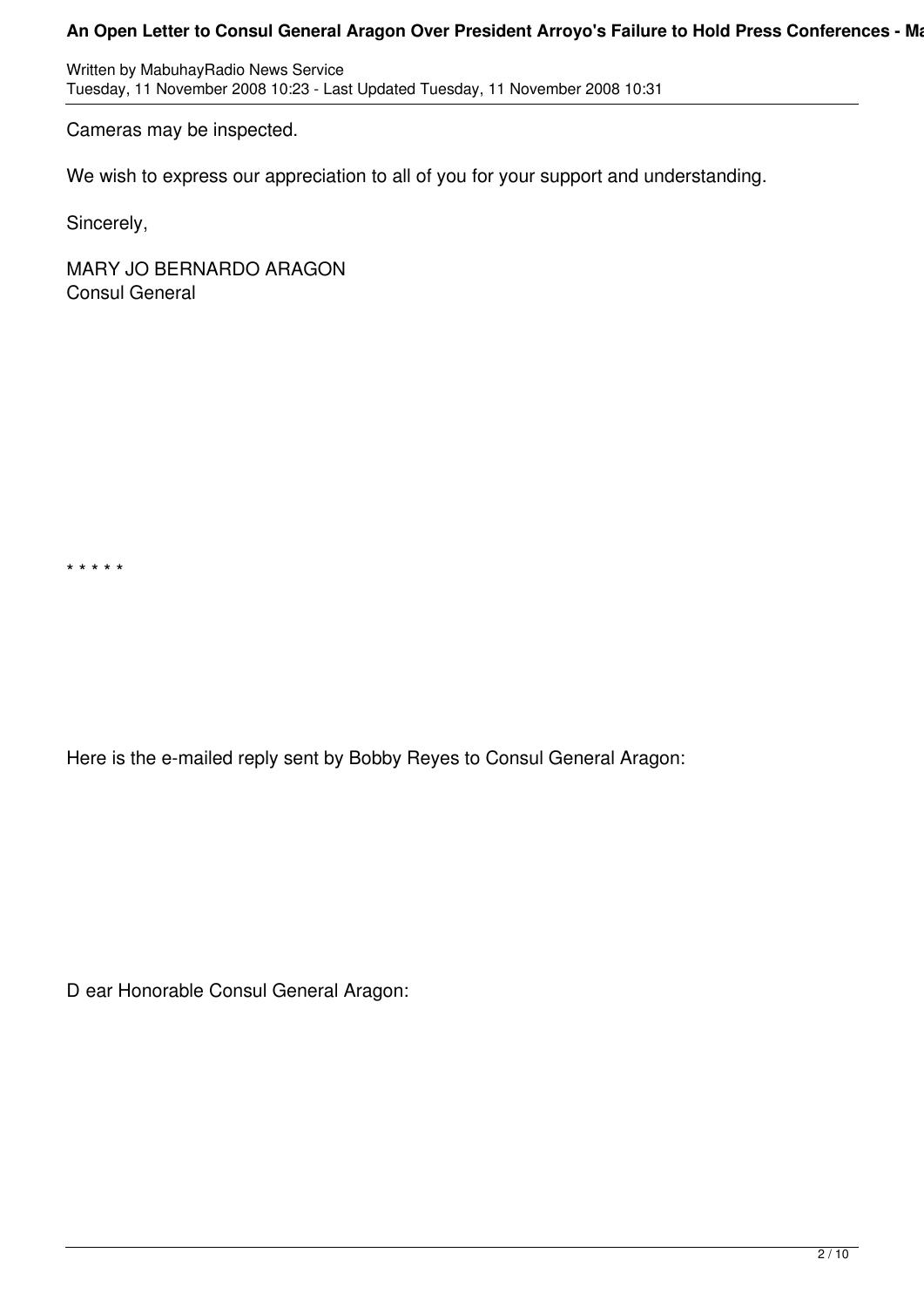Written by MabuhayRadio News Service Tuesday, 11 November 2008 10:23 - Last Updated Tuesday, 11 November 2008 10:31

Acknowledgment is made to your invitation to the members of the Filipino-American press in Southern California. Thank you for giving us the information, except for the time of the reception.

With due respect to your esteemed office and to you, I wish to inquire if there is a press conference that Her Excellency, President Gloria M. Arroyo plans to hold on Nov. 21, 2008, at the said venue?

I have covered two of her previous visits in 2002 and 2003 and she never bothered to face the Filipino-American journalists and writers in a press conference. We did not even get a press kit and much more a copy of her speech. All H.E. President Arroyo did was to hold photo ops for some selected members of the Filipino-American community. She did not even give the Filipino-American photojournalists a chance to take pictures of her posing with some 30 community leaders and another photo op with her classmates from the Assumption College. She had an official photographer from Manila. While then Consul General Marciano Paynor, Jr., included me in the said selected 30 community leaders, I found it really a waste of my time during that presidential visit in 2002. After all, many of us working journalists are camera shy. Her press secretary could have just faxed or e-mailed a copy of Her Excellency's speech, which would have facilitated the coverage. There was no need for us to drive to the venue near the Los Angeles Airport, waste gasoline and pay the parking fee when sending a copy of her speech by facsimile or e-mail would suffice.

It really hurts to know that she agreed to be interviewed by a reporter of the CNN and other members of the American mainstream media during her June 2008 visit but Her Excellency did not have time to meet with Filipino-American journalists and writers in a formal press conference in San Francisco, Washington DC and New York.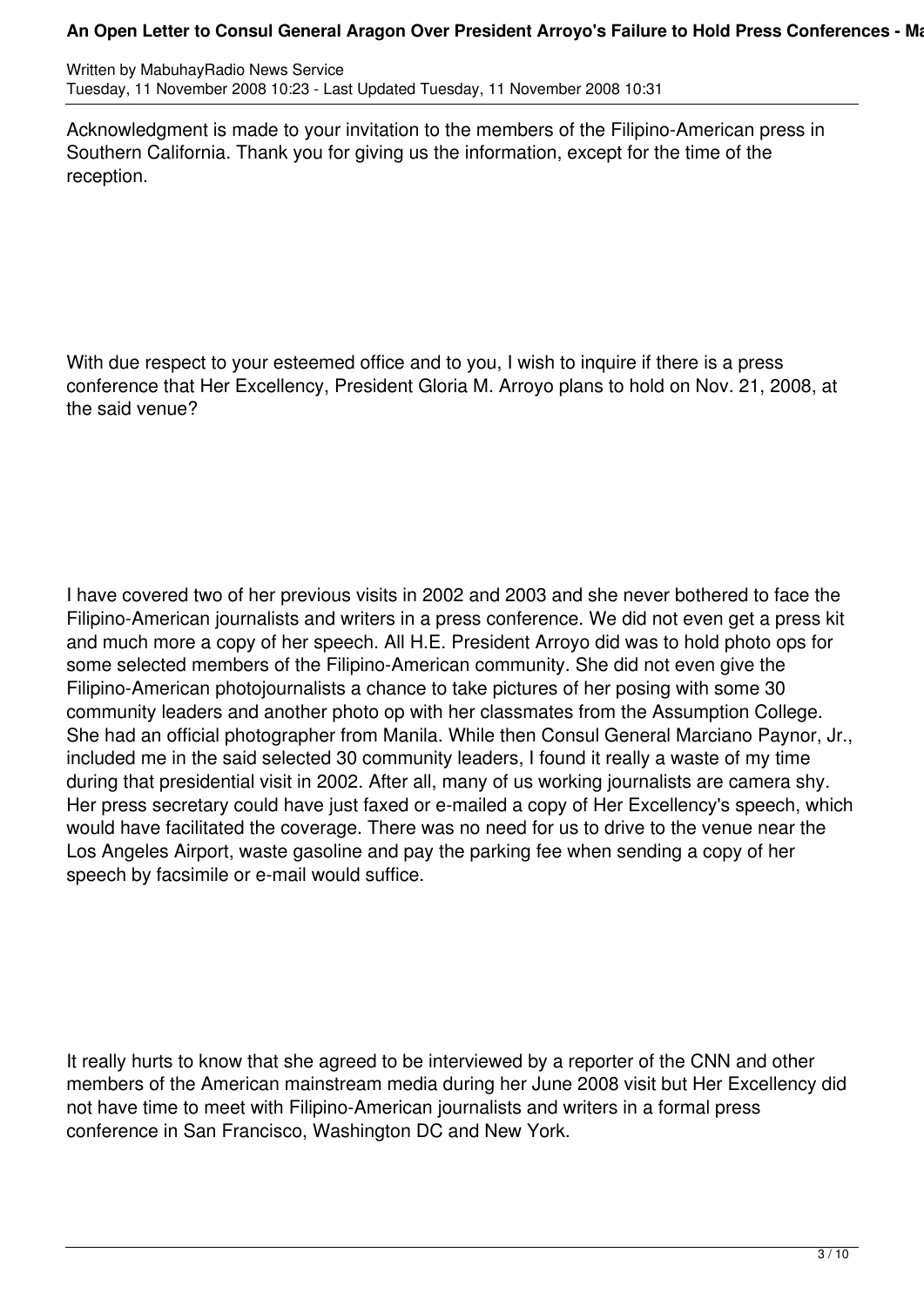As a member of the Filipino-American working press and a journalism graduate at that, I wish to decline your kind invitation. Our media group will accept it only if there is a press conference (not a community meeting, where Her Excellency merely delivers her prepared speech). It is really unbecoming of us, professional media practitioners, to be merely used as props to and for a presidential visit. Our work is to ask Her Excellency questions that may be of interest to our readers, the Filipino-American community and the Filipino people. If Her Excellency cannot even answer questions that we have posted in our online publication and asked by Filipino national leaders like the Honorable Senator Pimentel, then the President does not have to call the members of the press to witness (sic) her speak before a Filipino-American audience and serve as part of the listening public, if not as propaganda props.

On behalf of the writers and staff of the MabuhayRadio.com, we send to you and your consular staff the assurances of our highest esteem and deepest appreciation of your collective outstanding public service to our community.

Mabuhay,

Very respectfully yours,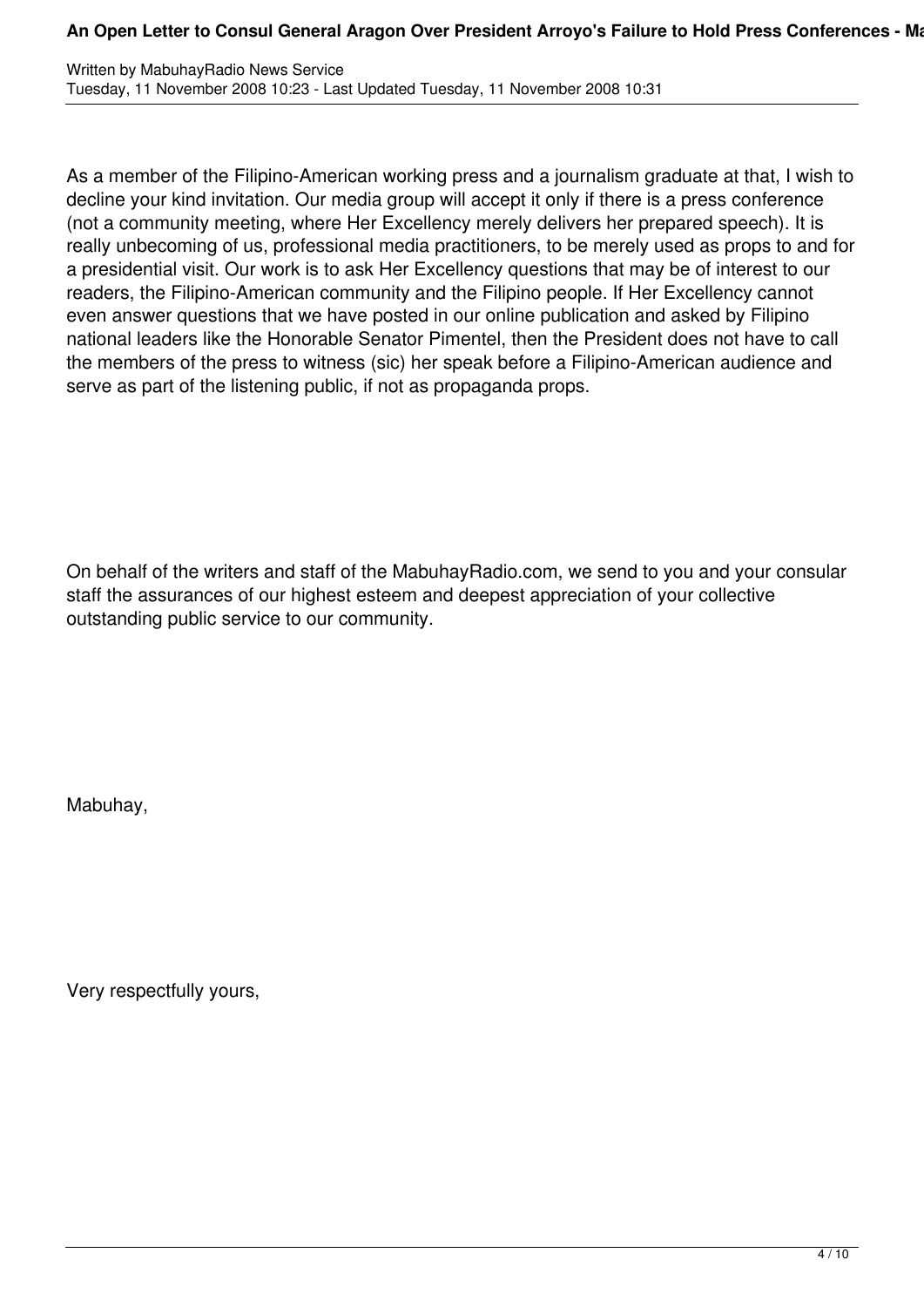Bobby M. Reyes

Editor

ww w.mabuhayradio.com and

Fo[under-Chairman Emeri](../../undefined/)tus

Media Breakfast Club of Los Angeles

BCC: Other Members of the Filipino-American Press

Filipino Press

Filipino-American Community Leaders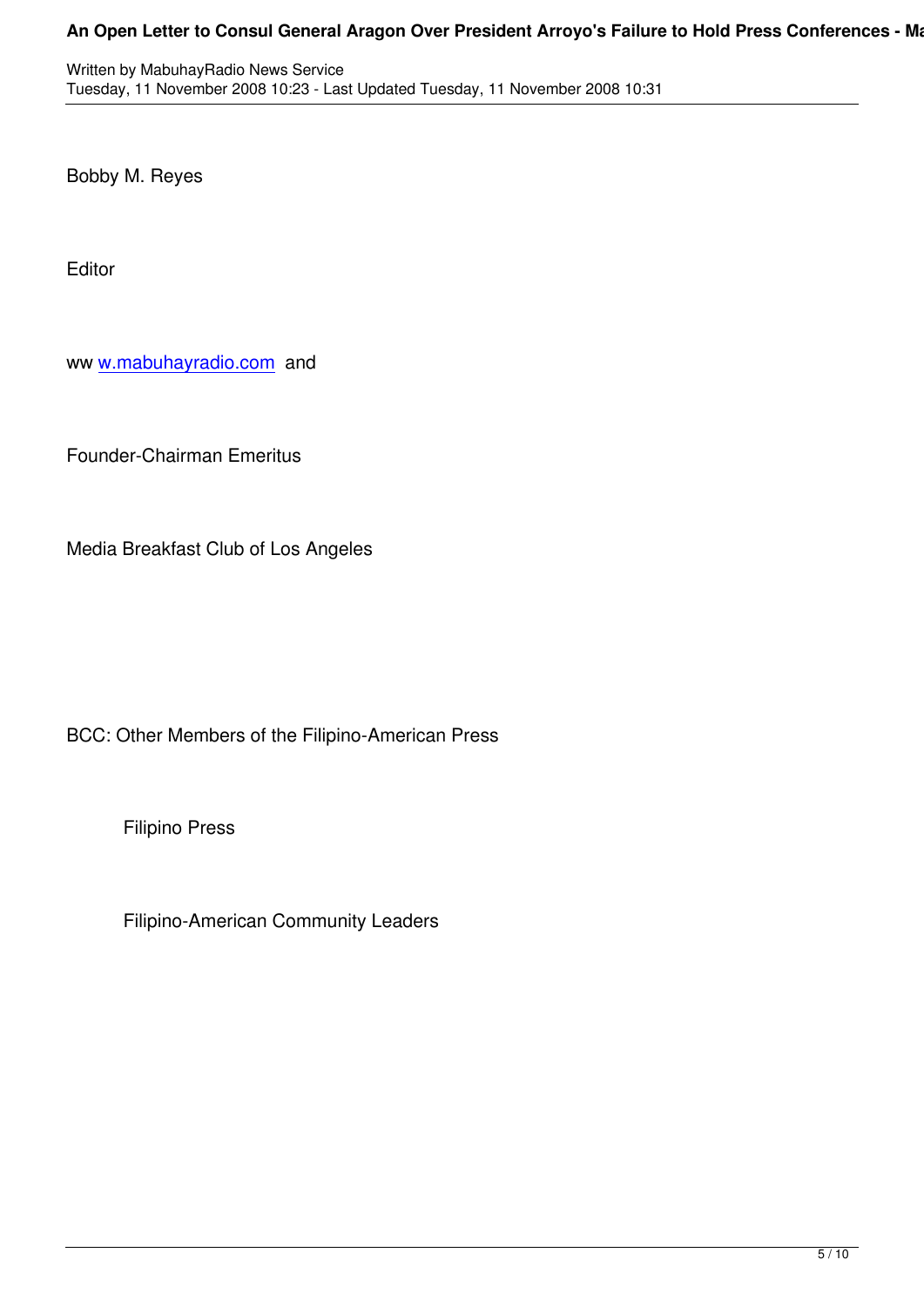Written by MabuhayRadio News Service Tuesday, 11 November 2008 10:23 - Last Updated Tuesday, 11 November 2008 10:31

\* \* \* \* \*

Here is the e-mail sent by Romeo P. Marquez:

In a message dated 11/11/2008 5:34:33 A.M. Pacific Standard Time, PhilVoiceNews writes:

In a message dated 11/10/2008 8:20:33 P.M. Pacific Standard Time, MEDIABCLA writes:

(Snipped) *I wish to inquire if there is a press conference that Her Excellency, President Gloria M. Arroyo plans to hold on Nov. 21, 2008, at the said venue?* (Snipped)

D ear Consul General Aragon,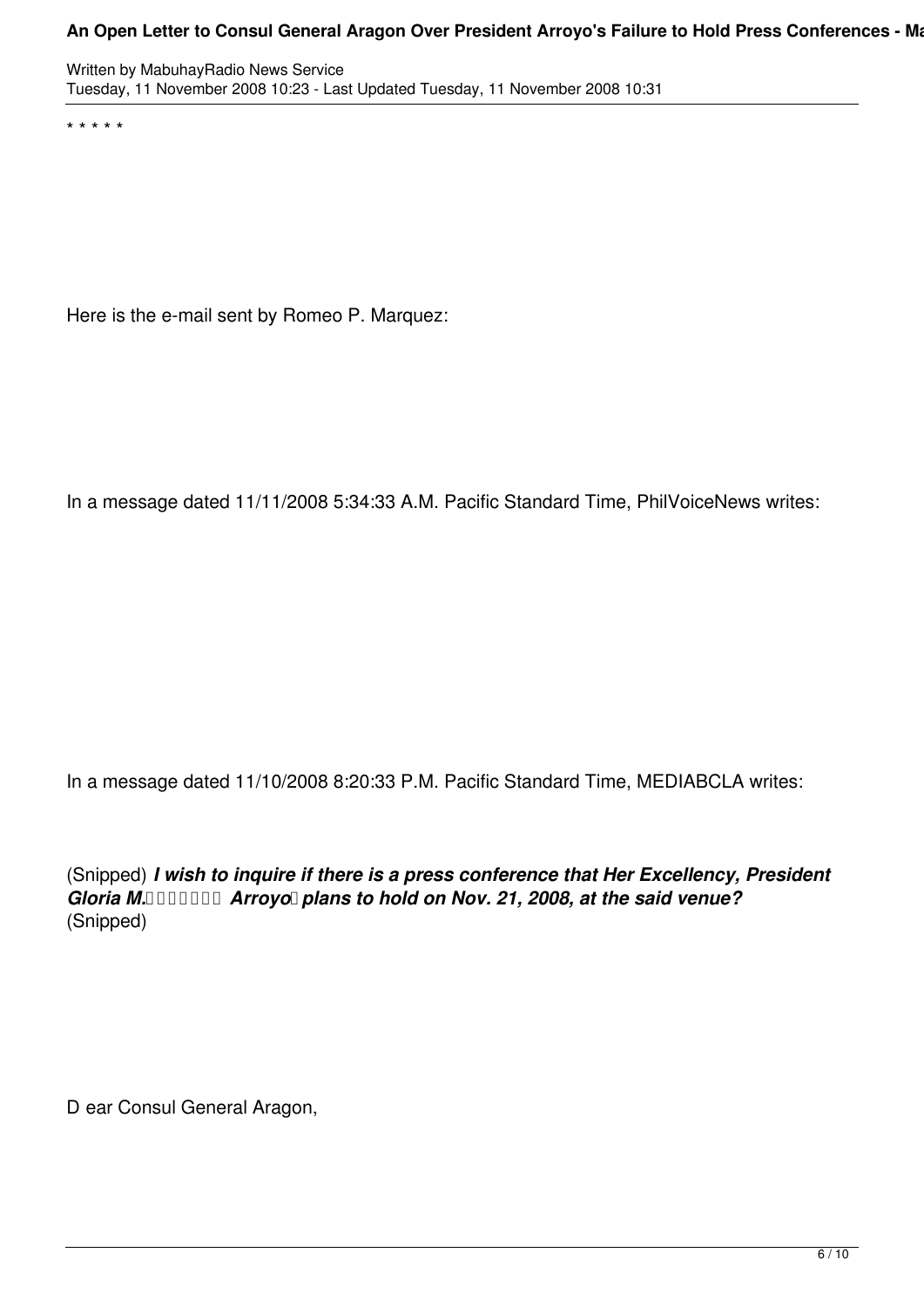On behalf of my publications, The Philippine Village Voice, The San Diego Press-Journal and The Community Newsletter, I wish to reiterate the questions propounded by Mr. Bobby Reyes of Los Angeles.

My publisher and I would be pleased to attend a reception with President Arroyo but would decline any gathering with her without any assurance that she will meet with us in a no-holds-barred press conference.

Let us know soon if you please. Thanks and best regards,

Romy Marquez

San Diego

619.265.0611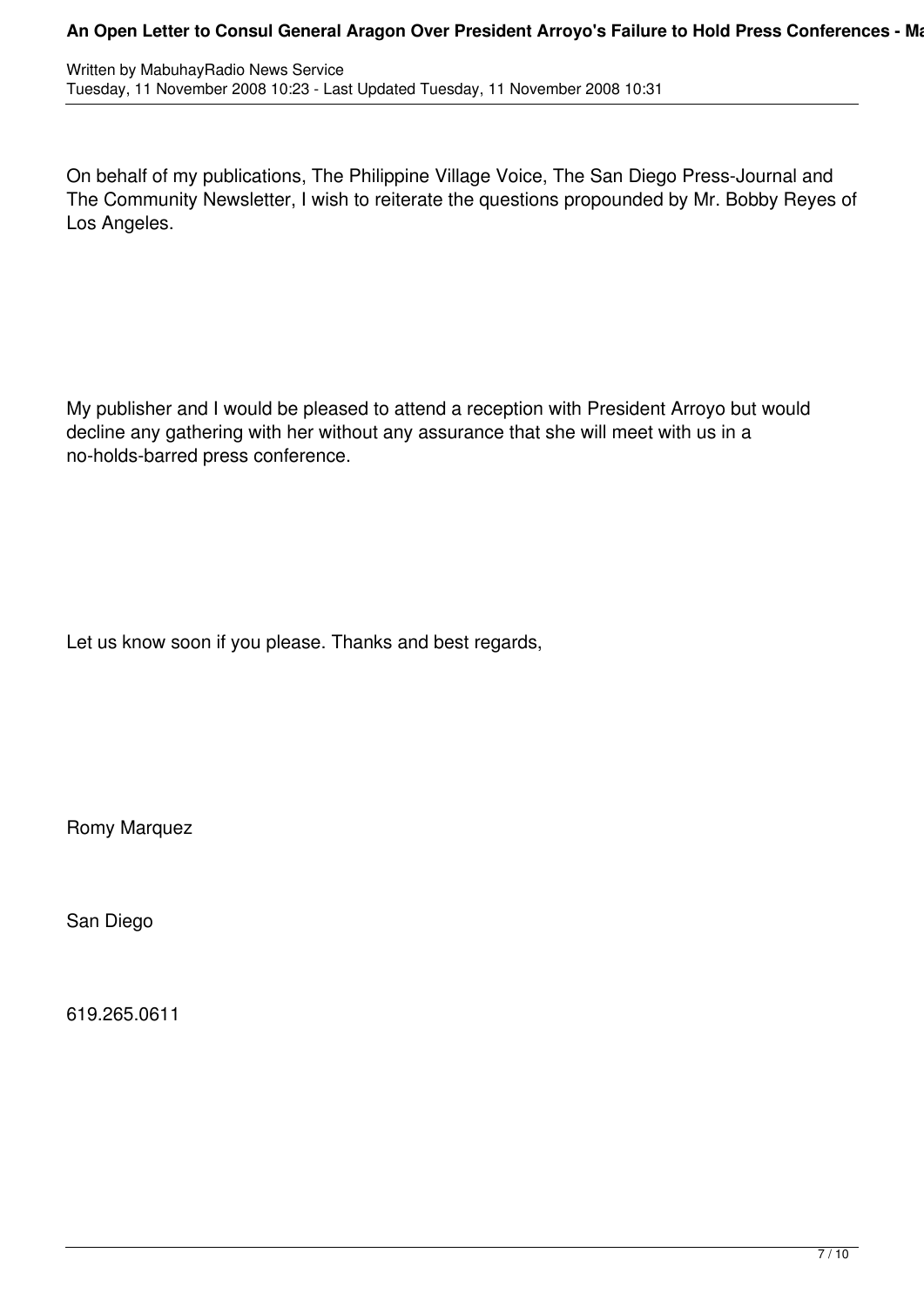\* \* \* \* \*

Here is the note of acknowledgment and appreciation that Bobby Reyes sent to Mr. Marquez, with copies to the original recipients:

Thank you, Romy P. Marquez. As a multi-awarded professional journalist in the Philippines, Germany and the United States, you got immediately the drift of my open letter to the Hon. Consul General Mary Jo Bernardo Aragon.

The problem with the past receptions with H.E. President Gloria M. Arroyo was that journalists and writers became part of a listening crowd, lumped together with senior citizens, publicity-seeking community leaders who wanted their pictures with the President printed in our media outlets and the Dicks, Toms and Harrys who wanted to make deals with the First Family.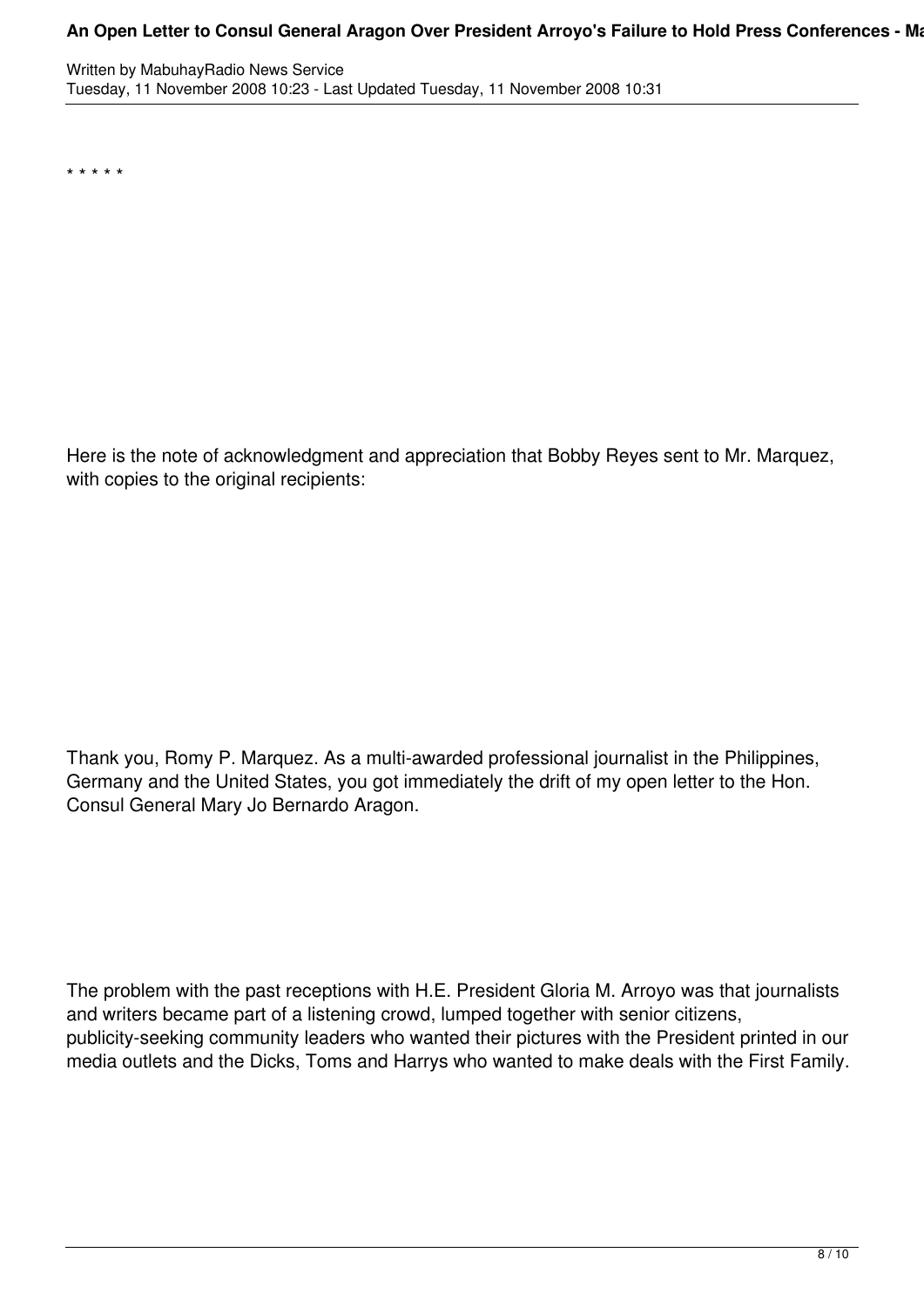| Written by MabuhayRadio News Service                                           |
|--------------------------------------------------------------------------------|
| Tuesday, 11 November 2008 10:23 - Last Updated Tuesday, 11 November 2008 10:31 |

If the members of the working press have any self-respect and delicadeza in themselves, they would turn down the invitation to be part of the "silent audience" and become ballroom props, just like the flower vases on the tables. We journalists happen to be the Fourth Estate, the fourth leg of any country's government and we deserve the respect of the Office of the President. And we in the United States are not "envelopmental journalists,"

Mabuhay ka, Mr. Marquez.

Sincerely yours,

Bobby M. Reyes

Editor, www.mabuhayradio.com

BCC: Filipino-American mailing lists